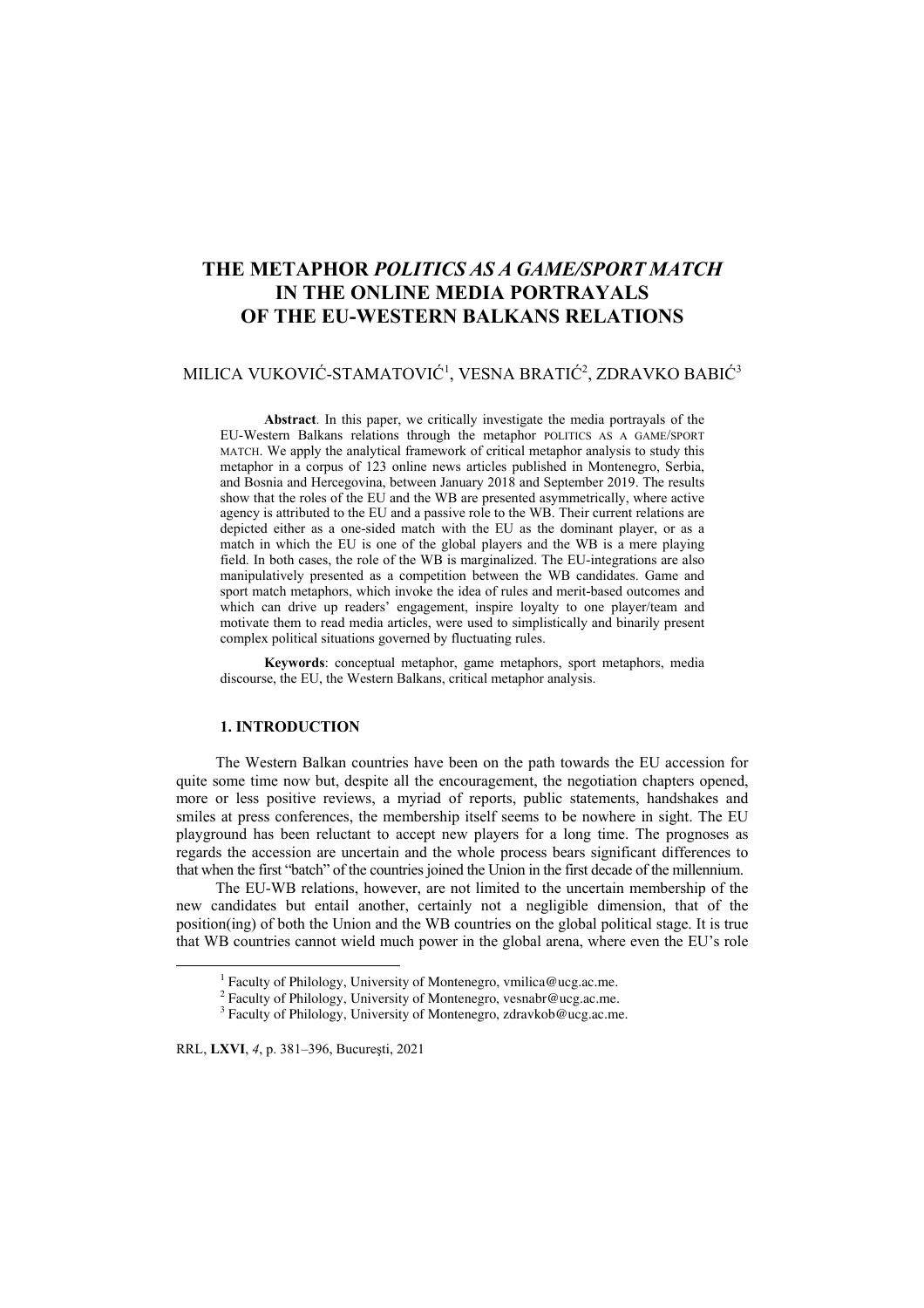has become less important with the new developments including Brexit and the inadequate reaction to the pandemic in some member countries. Nevertheless, there are other powers which have been trying to enter the WB's "playground", some of which, such as Russia, have had a powerful symbolic capital in the collective consciousness of some Balkan peoples, and even if the ties with Russia are not that strong and traditional with Croatia and Bosnia and Herzegovina as they are with Serbia and Montenegro, both the investment and the so-called soft power help them make their way through prejudice. The same goes for Turkey, and China's investment policy in the region is beyond competition. Feeling that the WB's countries aspiration towards the EU integration has been somewhat challenged by other possible alliances, WB's online media use the conceptual metaphor POLITICS IS A GAME/SPORTS MATCH to depict global politics involving WB countries.

In this paper, we present POLITICS IS A GAME/SPORTS MATCH conceptual metaphor, as realized in the online media news articles in three Western Balkans countries – Serbia, Montenegro and Bosnia and Hercegovina, in the period January 2018 – September 2019, employed to present the WB-EU relations.

Section 2 briefly outlines the socio-political background, and is followed by section 3, which outlines the relevant literature on critical metaphor analysis, conceptualization of politics as sport, and the conceptualization of the EU integration processes.

#### **2. SOCIAL AND POLITICAL SETTINGS**

Although the accession of its last three members, all of them from the Balkans (Bulgaria, Romania and Croatia) has raised the hopes of those still waiting to join the large European family and, even though the EU diplomats seem to send positive signals as regards the prospective new membership, the negotiation process feels as a never-ending one. New chapters keep being opened, reports sent back and forth, but not even those (self)-perceived as the leaders in the accession race can tell with certainty when their role of a leader in the integration process (which, in practice, means nothing) will transform into that of a member. The fact that the Turkish negotiations have long been at a standstill, and those with Montenegro, Serbia and Albania allegedly progressing for years now, the actual results seem to be the same: neither Turkey nor the above-mentioned three countries have become members yet. There is no accession date set for any of them; the procrastination, accompanied by uncertain and non-binding promises and praises, makes the prospects of these countries actually joining the EU not a mote more certain.

The very term *Western Balkans* (WB) has entered political discourse as of late to mean the non-EC Balkan countries. Even though Slovenia and Croatia are also geographically not less the Balkans than the countries for which the umbrella term is coined and are geographically more western, they are not regarded as the WB. Petrović (2009) maintains that the Western Balkans are not defined by what they (geographically) are but by what they are not – they are not the EU. This can be compared to the frequent use of the term *Europe* to cover only the EU member countries, which might be read as an indirect assumption that if a (geographically) European country is not also a member country, it is not part of Europe. As both terms are strongly infused by contemporary ideology and politics, this 'non-Europeanness' can be read not only as a lack of economic power and a low standard of living in (post)transitional ex-communist dictatorships, but also as a cultural and civilizational backwardness. The region has had a tradition of a place exotic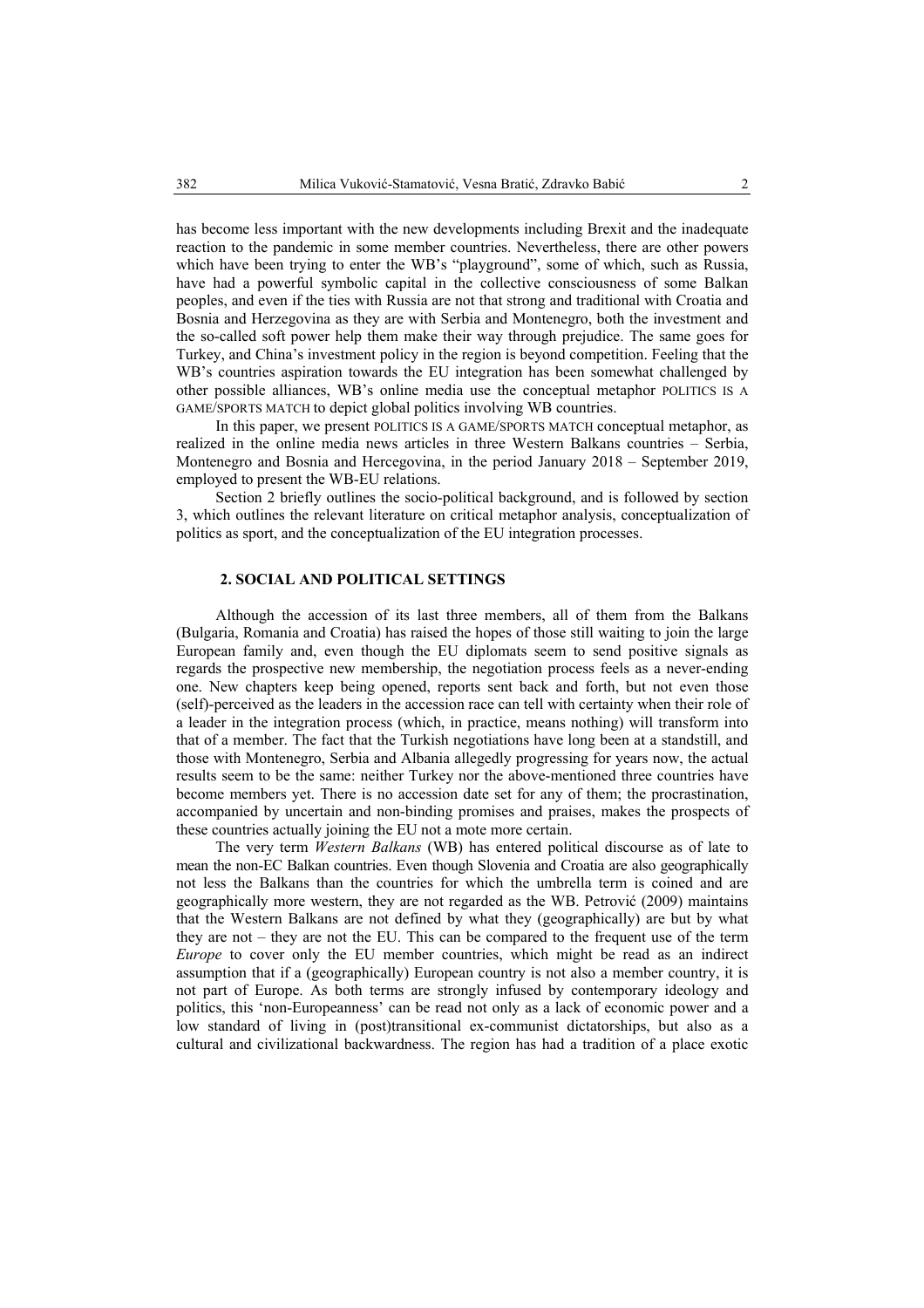and different from the rest of the Continent, and even now, in the era of increasing globalization, the Balkans is the "cultural Other" of Europe  $-$  a special kind of "internal Other" or "semi-Other", traditionally regarded as a periphery and, as Petrović succinctly puts it, a "European non-Europe" (2009, 21). Other authors also note the dual nature/position of the Balkans. Despite the fact that the ex-Yugoslav republics are European geographically-wise, Bijelić notes their politically 'Schrödingerian' position – they are "neither here nor there, but in two places at the same time" (2002, 6), while Goldsworthy recognizes the controversy of the region's position as derivative of its being "on the fault line" (2002, 26).

A long history of conflict and a specific political and socio-historical background of the WB has influenced deeply the perception and, hence, the conceptualization of both the EU and the Balkans in both the regional and global public discourse.

## **3. THEORETICAL BACKGROUND**

The theoretical section of the paper will outline the analytical framework for this study and provide a review of the relevant literature.

#### **3.1. Critical metaphor analysis**

Even though traditionally regarded as a property of language, metaphor, i.e. metaphorical thinking, infuses our entire conceptual system and structures our perception (Lakoff and Johnson, 1980). This can be easily inferred from several linguistic expressions stemming from the same concept: *to feel down, feel depressed, feel low, fall into a depression*. They all share the common reference to the feeling of *sadness* and all express sad feelings using words which suggest a *low* position or a *downward* movement. In the conceptual framework posited by Lakoff and Johnson (1980), *down* would be the *source domain*, *mapped* onto a *target domain*, which, in this case, is *sadness*. What all these expressions testify to is the fact that we think of *sadness* in terms of a *downward* movement and position. Hence, Lakoff and Johnson (1980) show how we understand one conceptual domain in terms of another, which is the very definition of conceptual metaphor – SAD IS DOWN, in our case.

The underlying conceptual metaphors can be extrapolated from linguistic evidence and the structures that shape the way speakers think. It is precisely this quality of metaphor, the possibility of structuring the way we think that transcends the purely linguistic perception of it. If uncritical of them, not only may those exposed to certain conceptualizations adopt the metaphorical expressions, but also appropriate the way of thinking which has triggered them. In this vein, some analysts argue that not only do we shape language, but language also has the power to shape us (Charteris-Black 2004, 2006, 2011), in a loop of a mutual interference of language and the world. Metaphor, therefore, may play a significant role in generating "politically influential representations" in social cognition (Charteris-Black 2006), as the very choice of metaphor may be reflective of certain ideologies. This testifies to the necessity of *Critical Metaphor Analysis* or CMA (Charteris-Black 2004), an approach to the study of metaphor in the social world. Apart from cognitive sciences, it draws on methods from several other research fields: Critical Discourse Analysis (CDA), studying how the abuse of social power, inequality and dominance are enacted, reproduced and resisted by text (Van Dijk 2001); pragmatics,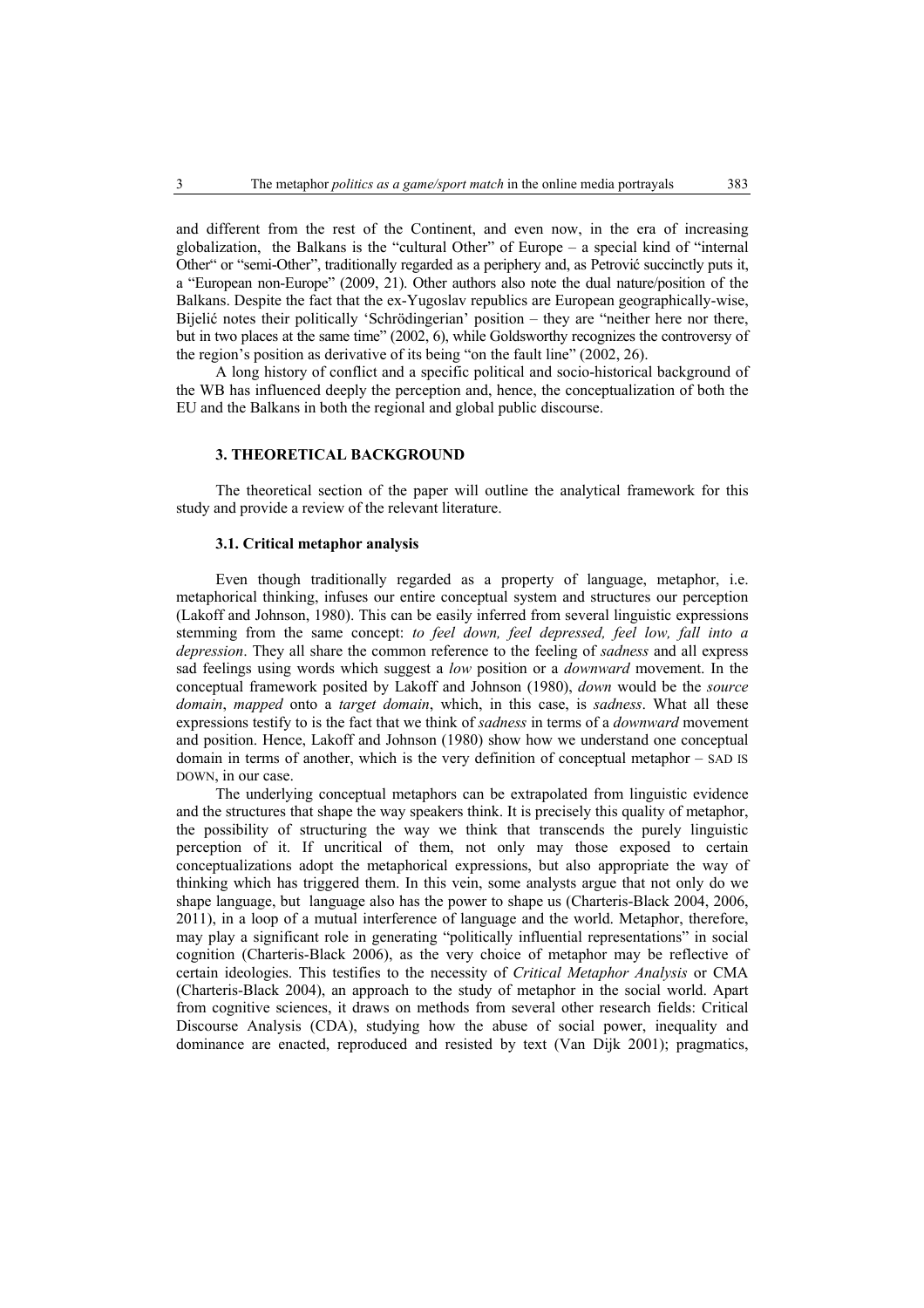providing the methodology for studying the context in which the metaphors are linguistically instantiated and, corpus linguistics, as critical analysts of metaphor typically study authentic corpora. Thus, Charteris-Black (2004) proposes a three-step methodology of researching metaphor: identification, interpretation and explanation.

In *identification*, we should first determine if the lexical items used in a discourse are metaphorical or not. Most metaphor analysts now adopt one of the two metaphor identification procedures – either the one called MIP (Pragglejaz Group, 2007) or a variation of it, later developed by Steen et al. (2010), called MIPVU. In this paper, we shall rely on the latter, which involves the following steps: determine lexical units, establish their meaning in context, compare this contextual meaning with their basic meaning (as in a dictionary), mark the lexical unit as metaphorical in case the two meanings contrast.

*Interpretation* refers to determining the relationship between a metaphor and the cognitive-pragmatic factors determining it (Charteris-Black 2004, 37). The lexical items established as metaphorical in the first stage should now be identified as instantiations of a certain conceptual metaphor.

The stage of *explanation* refers to "identifying the social agency that is involved in their production and their social role in persuasion" (Charteris-Black 2004, 39). The discourse function of а metaphor is determined, as well as the motivation for its choice, on ideological and rhetorical grounds, Charteris-Black explains (ibid). It is at this stage that a critical analysis can take place.

Employing CMA and other related critical-discourse approaches to metaphor, researchers have investigated the interplay between society and metaphor (Musolff 2004, 2010, 2012, 2015, 2016; Semino 2008; Hart, 2008; Gatti and Catalano 2015, etc.). They have particularly focused on the language of media and politics, which was found to contain the metaphor politics IS SPORT in profusion, frequently appropriated to manipulative purposes.

## **3.2. Conceptual metaphor POLITICS IS SPORT**

Kovesces (2010) argues that many of the aspects of political power can be understood through source domains (SDs) such as games and sport, business, and war. Sports have become a common and proliferate SD for metaphors due to their important role in popular culture of most nations. This is why, according to Callies (2009), they can be viewed as a vast arena for the interplay of language, culture, history and national identity, which is also the reason for their popularity in political discourse. Howe (1988) maintains that in this strand of metaphors, politics is viewed as a competition regulated by a set of rules, typically between two opponents. The underlying message could be imposing rules and orders which are known to regulate sporting events on unforeseeable and often entropic political processes.

The POLITICS IS SPORT metaphor includes the following mappings: politician as a sport player, political party as a sports team, democratic rules as sport rules, elections as sport matches, obtaining majority as winning a sports match, a political issue as a ball, voters as fans, etc. Metaphor users usually opt for the most popular sport within the target audience, but the selection of metaphors is also determined by the character of the political affair being metaphorically represented, i.e. the extent of the conflict presented, whether the emphasis is placed on individual conflicts or show-downs between political parties, etc.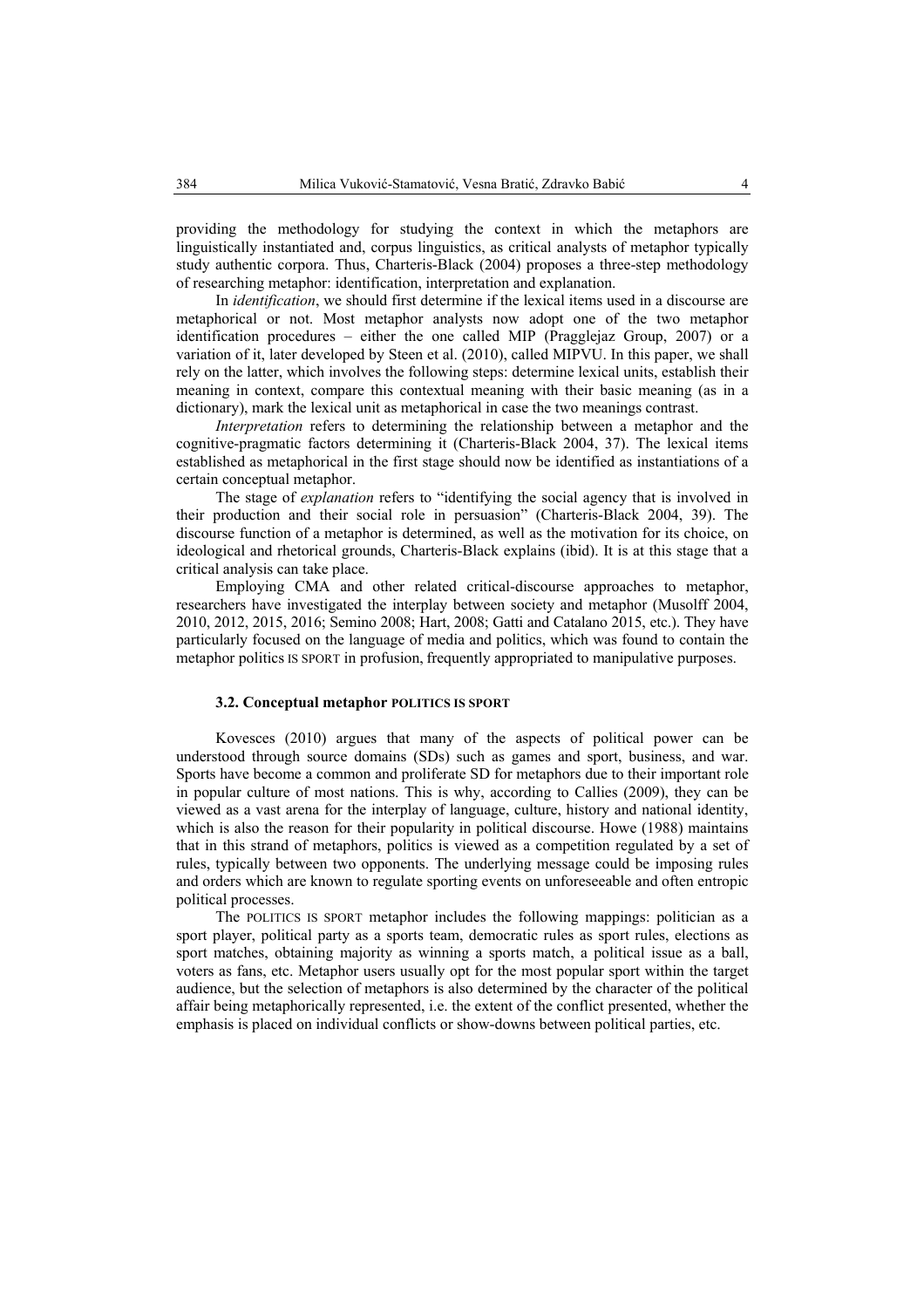This is evidenced by studies conducted in different countries. Helin-Garcia (2014) finds football to be the most popular SD in Spain due to the sense of national unity it underlies and inspires. The same is valid for Serbia, for much the same reasons, as found by the two Serbian metaphor scholars, Radić-Bojanić and Silaški (2008). Yu (1998) finds that the most popular SDs in the US political arena are those of baseball, American football and boxing, which comes as little surprise judging by the popularity of these sports in the States, whereas the Chinese prefer those of volleyball, football and ping-pong, as more popular in the East. Yu's (1988) findings corroborate Howe's observations (1988), where American football and boxing are identified as major SDs for the US politics metaphors. He also finds that the TEAM metaphor is often used, which inspires a sense of bonding between the people and the politician using it. Although the metaphor promotes loyalty on the one hand, it widens the gap between the politicians and their supporters/fans, on the other, as, despite the sense of exhilaration and thrill at the possible victory, fans do not actually share in it, but are mere observers of the "match" being played. Howe (1988) maintains that FOOTBALL metaphors emphasize physical conflict (as American football involves more violent physical contact than football) and politics as violent. The importance of winning or losing the game is even more pronounced in BOXING metaphors, where major politicians might be described as *heavyweight* boxers.

Sport metaphors may be a deliberate simplification of politics and, as such, can be used to manipulative purposes (Radić-Bojanić and Silaški 2008), i.e. sport metaphors in politics, may exclude parts of the population not so keen on sports. Radić-Bojanić and Silaški (2012) maintain that an average woman will have trouble understanding football metaphors, while most men will pick up on them instantaneously.

As Semino and Masci (1996) find, sport metaphors are not different from other metaphors, whatever their political motivation, as they highlight only certain aspects of reality, while deliberately ignoring others. This adds to the importance of their critical interpretation.

### **3.3. Conceptualisation of the EU and the EU-integration processes**

The conceptualization of the EU has been the subject of a vast amount of research. Studying the EUROMETA corpus, which contains more than 2,000 texts from German and British newspapers, Musolff (2004) identified the following source domains: NATURE-WEATHER, LOVE-MARRIAGE-FAMILY, WAR-FORTRESS-BATTLE, GROUP-CLUB-CLASS, GAME-SPORTS, PERFORMANCE-SHOW, WAY-MOVEMENT-SPEED, TECHNOLOGY-BUILDING, GEOMETRY-GEOGRAPHY, SCHOOL-DISCIPLINE, LIFE-HEALTH-STRENGTH. Similarly, Kimmel (2009) finds that the EU is conceptualized as an EDIFICE, MACHINERY, CONTAINER, ACTIVE FORCE AGENT, AREA WITH A CENTRE AND A PERIPHERY, BODY, PERSON, ANIMATE BEING/CREATURE and a SOCIAL GROUP.

The studies of the EU-related metaphors conducted in the former candidate countries which last joined the EU and the current membership candidates are of particular significance to the present research.

Petraškaite-Pabst (2010) compares metaphors in Lithuanian and German discourse finding similar metaphors, which frequently included the following source domains: HOUSE, TRANSPORT, FAMILY and DISEASE. She emphasizes that Lithuanian political discourse did not develop as an original, new discourse, but picked up on the pre-existing EU's discourse, only adapted to Lithuanian political environment. Similarly, Werkmann and Buljan (2013) found that the metaphors on the EU in Croatian political discourse drew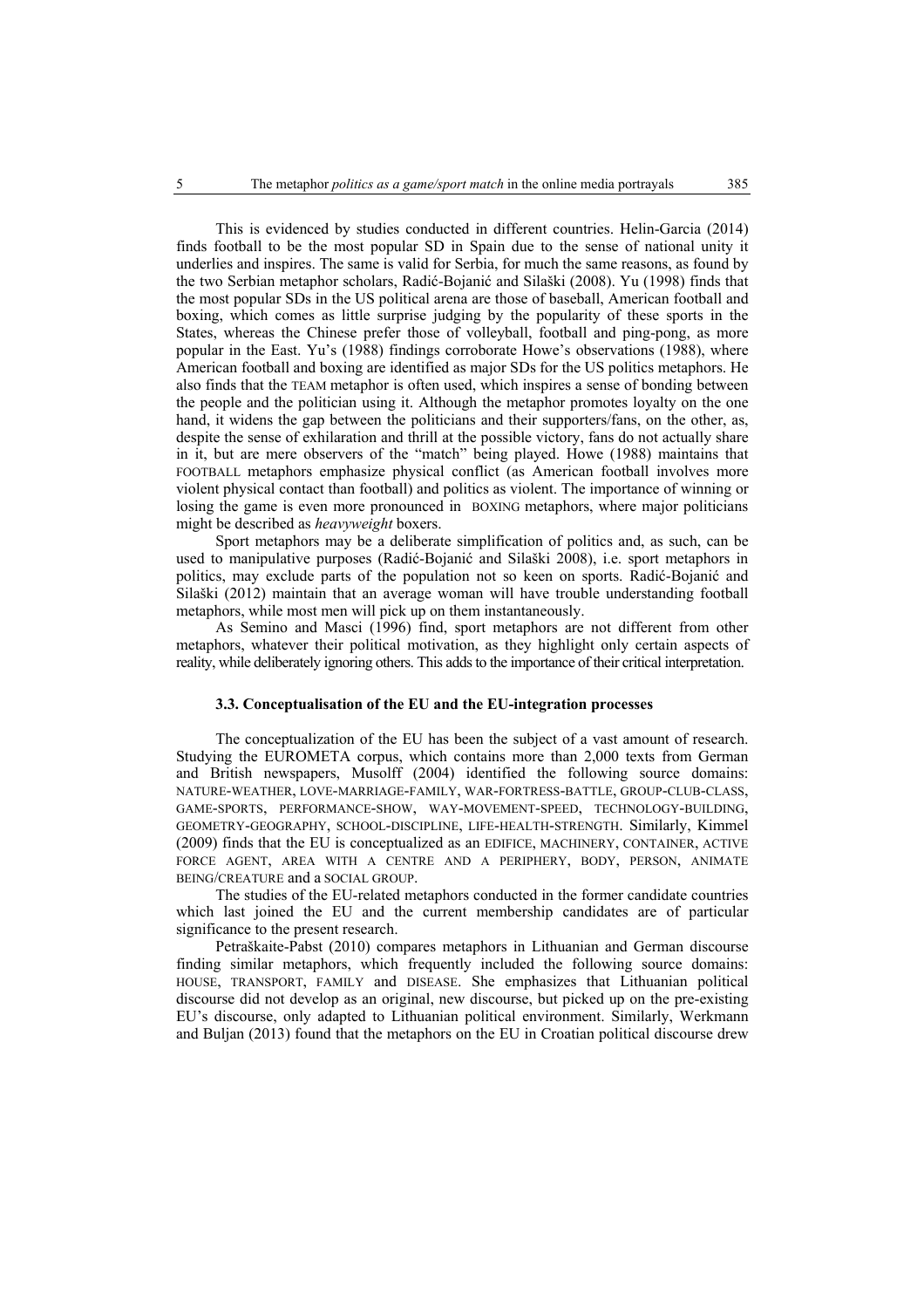on the pre-existing ones, with discernible changes over a 12-year period, different domains coming to prominence, depending on political conditions. Thus, in the early membership years, the discourse on the EU was dominated by the RACE and MOVEMENT metaphors, whereas more recent times brought about some more divisive metaphors – the SCHOOL/DISCIPLINE and PHYSICAL CONFLICT metaphors.

Studying Polish press, Horolets (2003) finds that the EU is represented as holding a dominant position, but alternatives are also suggested. Except for the standard metaphors for the EU (CLUB and PATH), she identifies new metaphors, such as the EU is the BABEL TOWER and the EU is the apocalyptic NEW BEAST – the metaphors deriving from the Bible are perceived as increasingly negative in this predominantly catholic country with many practicing believers. Horolets finds that the EU is also represented as a DEBTOR with an unpayable debt to Poland, which could derive from the history of suffering and destruction at the hands of some of the founding members.

In the Czech Republic, Drulák and Königová (2007) interviewed Czech civil servants on how they perceived the EU within a range of standard metaphors with the SDs of CONTAINER, MOTION and EQUILIBRIUM. The findings demonstrate that the duration of the respondents' contacts with the EU strongly influenced their perception, i.e. through contacts with the EU officials, they stopped perceiving the EU as a CONTAINER. According to the authors, Czech civil servants gradually learned to avoid vocabulary that gave the European Union state-like qualities: the more they learned about the EU, the less were they likely to compare it to a state. Instead, with time, they were more likely to use the MOTION and EQUILIBRIUM metaphors, perceiving the EU as an embodiment of permanent transformation, with few fixed points, as well as an intergovernmental entity.

Đurović and Silaški (2014a) find the same metaphors in Serbian and English – the predominant SDs are those of FAMILY, CLUB, CONTAINER, BUILDING, JOURNEY, *inter alia*. Nevertheless, the authors maintain that these metaphors contain a distinct evaluative element in Serbian discourse. They emphasize the power dynamics of the teacher-student metaphor for representing the relations between the EU and Serbia. In another study, Đurović and Silaški (2014b) shift focus towards the STEP and TRAFFIC LIGHT metaphors, believing these to be, to an extent, responsible for the Serbs' perceiving the accession no more realistic than it was a decade ago.

The available literature shows that, despite largely sharing the same SDs for the depiction of the EU, the metaphors used are usually adapted to the political circumstances at home and are, over time, subject to change.

The metaphors studied in this paper are those featuring one of the frequent SDs in politics – that of GAME/SPORT MATCH, commonly used in the EU-related discourse, as evidenced by the data from the EUROMETA corpus referred to above (Musolff, 2004). Nevertheless, in line with the studied literature, it is our expectation that this metaphor will also largely be adapted to the political situation regarding a highly-specific EU-integration process and a new historical moment marked by prolongation and an uncertain accession.

#### **4. CORPUS AND METHOD**

The first step in this study was collecting a corpus of recent online news articles, containing instantiations of the GAME/SPORT MATCH metaphors in the context of the EU-WB relations. We applied the search criteria "the EU" and "Balkan" in the Google Search and covered the articles published between January 2018 and September 2019 in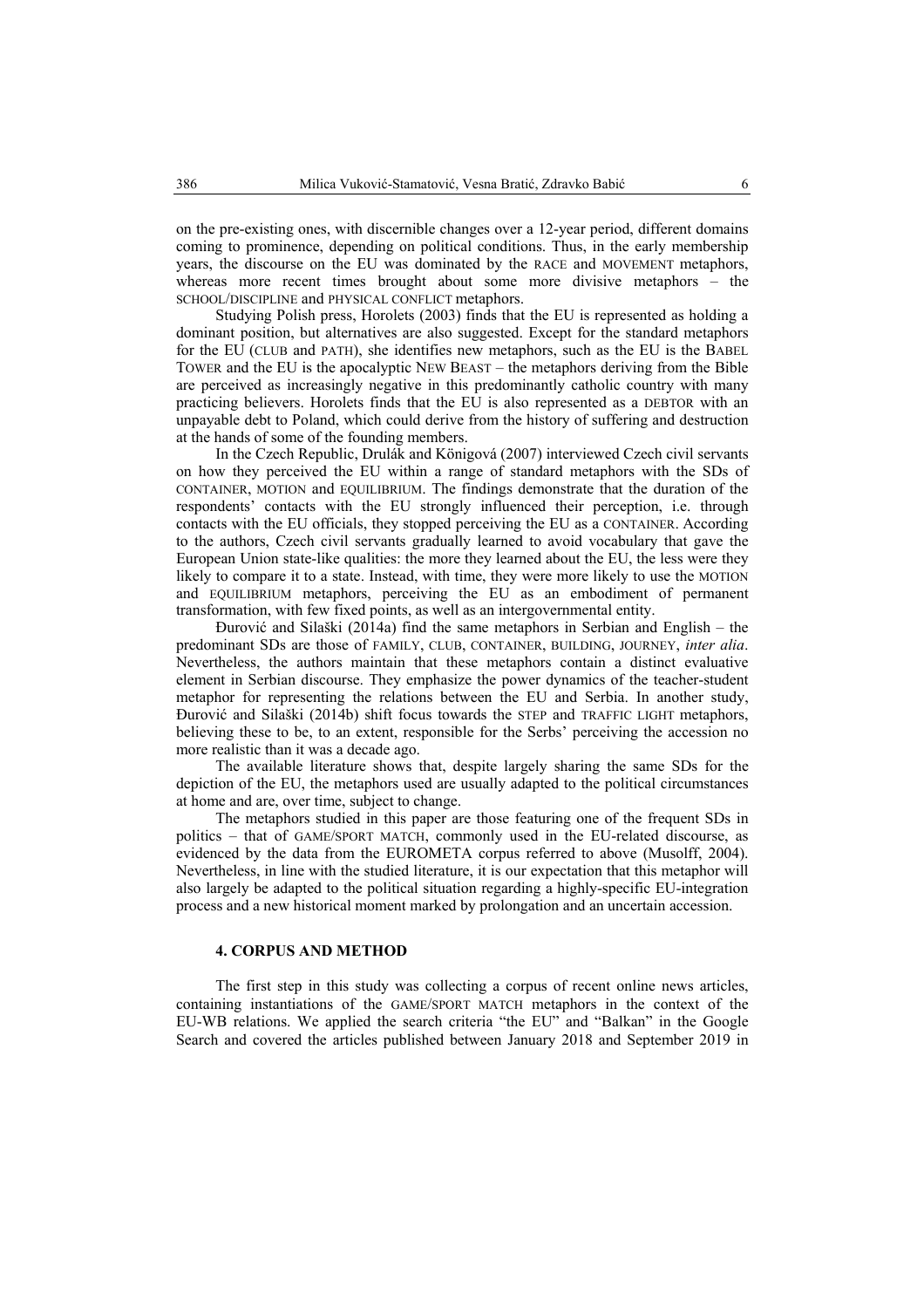Serbia, Montenegro, and Bosnia and Hercegovina. These articles were read by the authors, in order to find potential instances of the said metaphors, by looking specifically for the lexical items associated with the SD of GAME/SPORT MATCH, which resulted in a total of 123 articles.

Under the analytical framework of CMA (Charteris-Black, 2004, 2006, 2011), the next step was testing the metaphoricity of these lexical items, for which purposes we used MIPVU (Steen et al., 2010). After that, the conceptual GAME/SPORT MATCH metaphors were identified (the *interpretation* stage) and the excerpts containing them were included in the final corpus for this study. This excerpt corpus contains 5,913 words from 123 articles. In addition, at this stage, based on the instantiations found, the metaphors were classified as follows: the general metaphor POLITICS AS A GAME/SPORT MATCH, and the more specific, narrower conceptual metaphors – POLITICS AS FOOTBALL, POLITICS AS BOXING, POLITICS AS CHESS, POLITICS AS BASKETBALL, POLITICS AS TENNIS, POLITICS AS A GAME OF CARDS, POLITICS AS WATER POLO. A statistical overview of the number of instantiations of each of the metaphors was also made at this phase of the research.

Finally, the explanation phase involved a critical analysis into the motivation for the choice of the metaphors and their rhetorical and discourse function and effect.

## **5. ANALYSIS**

Based on the articles read, we found that two types of political processes were the most prominent in the media portrayal of the EU-WB relations – that of their relations on the global political stage, with the EU as one of the world's great powers and the WB as a developing region under its influence and that of their relations within the context of the WB's prospective accession to the EU. The conceptual metaphor POLITICS AS A GAME/SPORT MATCH was used to depict both types of these processes in the WB's online media.

In our corpus, global politics is often conceptualized as a game in which the great powers are seen as *players*:

- 1) Kina je najnoviji **igrač** u **igri** moći na Balkanu, a njene aktivnosti bude sumnju u EU da bi Peking mogao da iskoristi ekonomsku snagu zarad političke dobiti. (B92, 13/02/2019) [China is the newest **player** in the power **play** in the Balkans, and its activities raise doubts among the EU [officials] that Beijing might use its economic power for political gain.]
- 2) Rusija je, kako se navodi, "tradicionalan" **igrač** u regionu, ali sada Zapadni Balkan vidi kao deo "velike **igre**" koja može da omete i oslabi EU. (Alo, 16/02/2019) [Russia is said to be a "traditional" **player** in the region, which now sees the WB as part of a "big **game**" that can disrupt and weaken the EU.]
- 3) Zemlje Zapadnog Balkana opredijeljene su za članstvo u EU, ali u regionu se i dalje prelamaju politički i ekonomski uticaji i drugih "velikih **igrača**" poput SAD, Rusije i Turske… (Mondo, 17/05/2018)

[WB countries are committed to EU membership, but political and economic influences of other "big **players**" such as the US, Russia and Turkey are still breaking in...]

As can be seen, a number of the world's most influential countries are conceptualized as players in the 'game of powers' (excerpt 1) or 'great game' (2) played out in the WB region, China being 'the newest player', Russia being the 'traditional' one (2) or one of the 'big' players, as also are the US and Turkey (3). The players such as China and Russia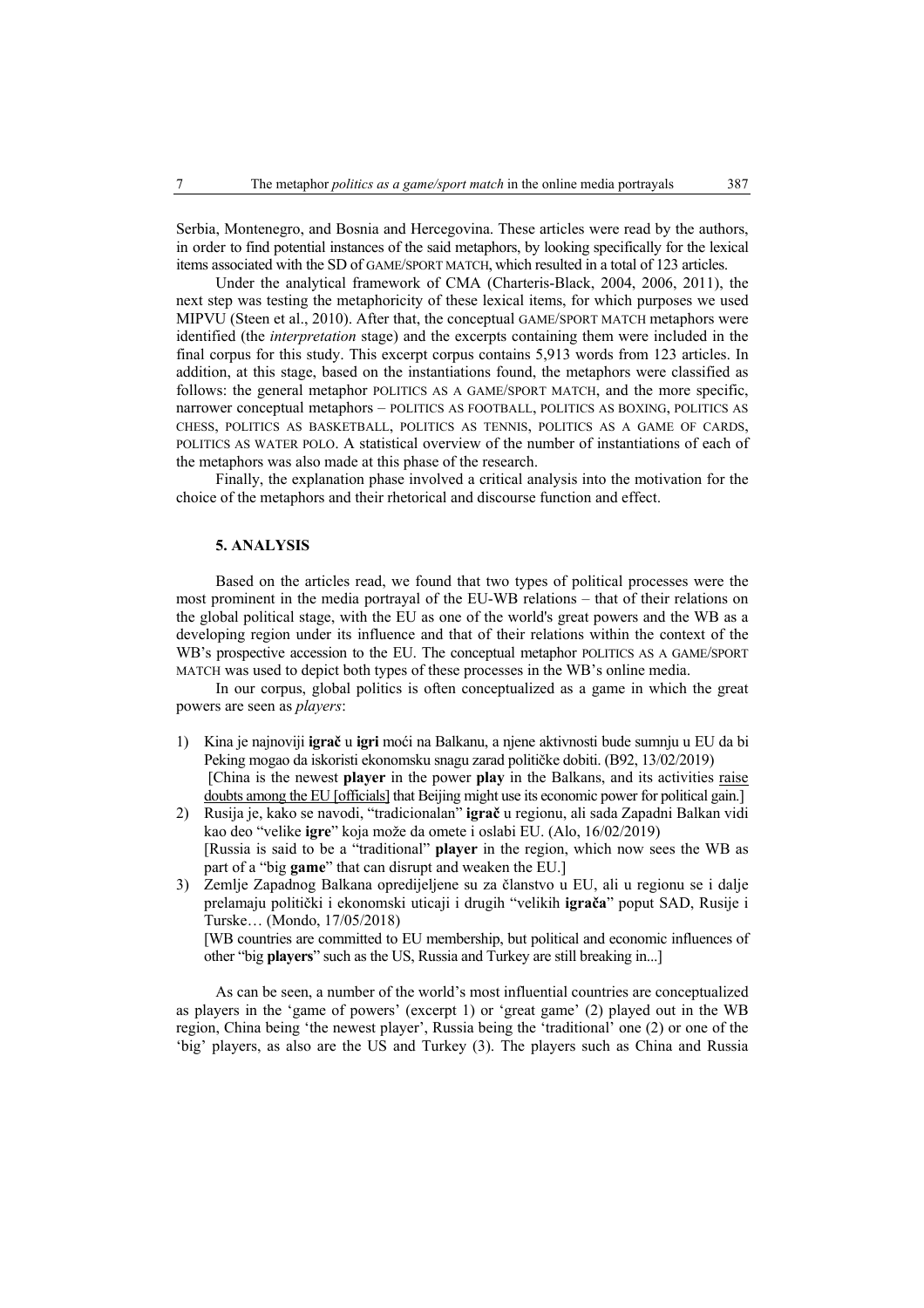'raise doubts' in the EU or can 'disrupt or weaken' it – thus, they are not seen as being on the same team but as players who play against it. In the game whose goal is the political influence in the region and where active agency is a property of the great powers, the WB itself is asymmetrically seen as a mere *playground*, i.e. having a passive role:

#### 4) **Finalni meč** oko Balkana

Jezikom fudbala: riječ se o **finalnom meču** svjetskih sila oko sfera uticaja u jugistočnoj Evropi. Za sada je **rezultat 1:0** za SAD. Ali, Rusija još nije **predala utakmicu** i smatra da još ima šanse.

Već vekovima je zapadni Balkan **igralište** za velike sile. Habzburzi protiv Osmanlija, zapadni sistem vrijednosti protiv komunističkih država: tako su se zvali **parovi u mečevima** tokom istorije. Sada se opet **igra utakmica** za moć i uticaj u regionu. Ovog puta su **takmičari** SAD i Rusija, oba u **ofanzivi**. Ali i Kina i Turska su **utrčale** na **teren**, dok je EU – uprkos velikom personalnom i finansijskom trudu – u jasnom **ofsajdu**. (Vijesti, 3/09/2019)

[Final **match** to win the Balkans

To put it in football terms: the final **match** is being played between world powers for the division of the spheres of influence in Southeast Europe. So far the **result is 1:0** for the US. But Russia has not yet **surrendered** the **match** and thinks there is still a chance **to win**.

For centuries the WBs has been a **playground** for the great powers. The Habsburgs against the Ottomans, the Western system of values against that of the communist states: these were the **pairs** in the **matches** throughout the history of the region. Now the **game** for power and influence in the region is being **played** again. This time, the **competitors** are the US and Russia, both on the **offensive**. However, both China and Turkey have **rushed** into the **pitch**, while the EU – despite considerable personal and financial effort – is in the clear **offside**.]

In excerpt 4, the game over influence is conceptualized as the 'final match' – the final football match, in particular, this being one of the most common sports in Europe (hence its choice as the SD). The US is depicted as being in the lead, which, however, is not all that definitive (just one goal difference), and Russia is still not giving up, both countries being 'on the offensive'. Other, new players are joining the match – China and Turkey, whereas the EU is the only player at a loss – *in the clear offside*. The WB, nevertheless, is not even a player; it has the most passive of the roles in this match – it is just the football pitch. This metaphor starkly depicts the current position of the WB – it has zero influence in this game, it just has to endure the clashes being played out on it, and it has been for centuries so, as suggested in the excerpt.

Football is not the only sport chosen to depict the great game – other sports are used, too, to the same effect, as can be seen in excerpts 5 and 6:

5) "**TUČA**" ZAPADA I RUSIJE U SRPSKOM **RINGU**: Šta se krije u pozadini? (Telegraf, 12/01/2018) ["A **BOXING MATCH**" BETWEEN THE WEST AND RUSSIA IN THE SERBIAN **RING:** What is behind it?]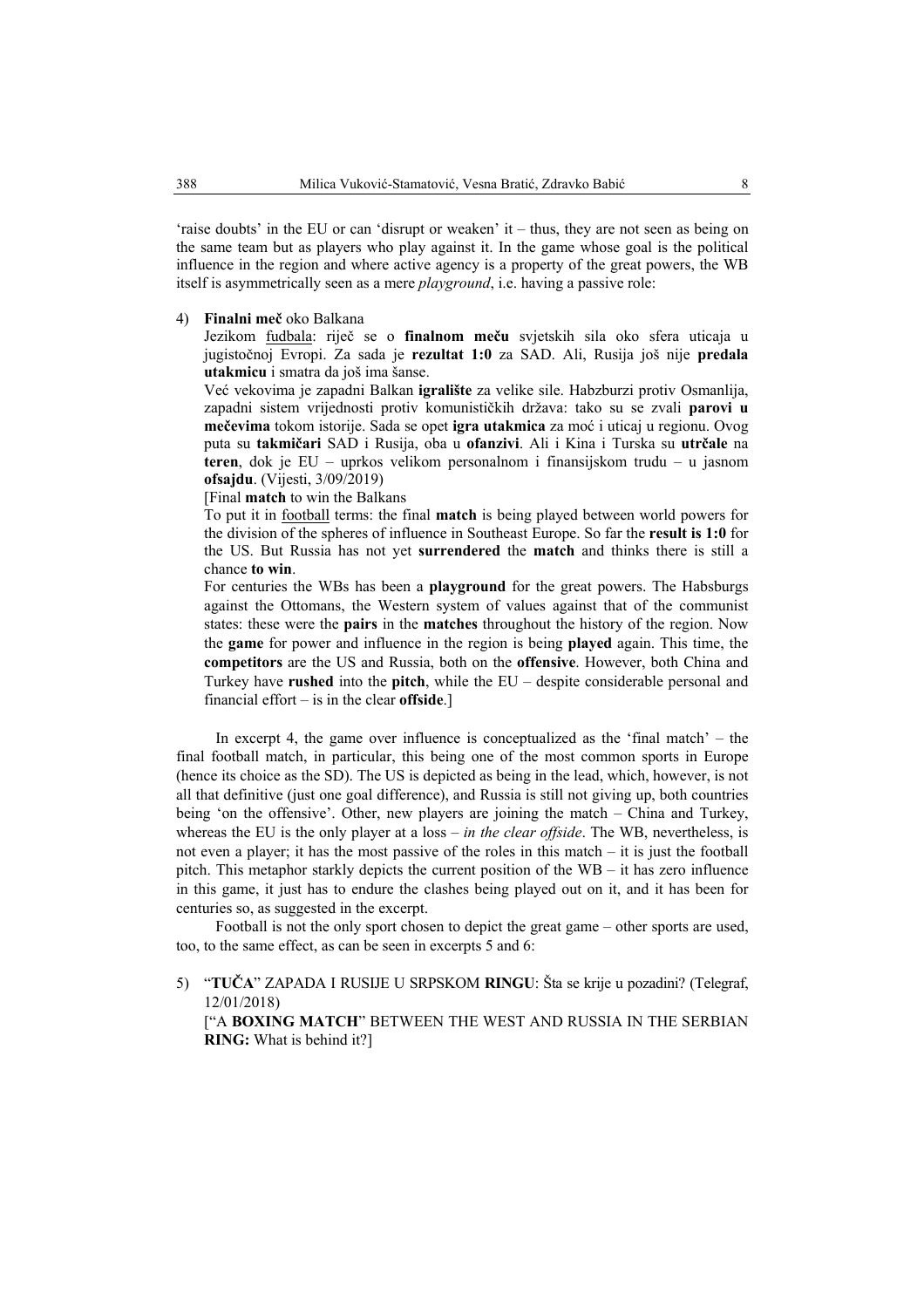6) **PAT POZICIJA**: Ukoliko EU odbije Zapadni Balkan, tada Rusija i Turska zauzimaju njeno mesto! (Dnevna gazeta, 9/02/2018)

[A **STALEMATE**: If the EU rejects the [accession of] the WBs, Russia and Turkey to take its place!]

In excerpt 5, the metaphor GLOBAL POLITICS AS A BOXING MATCH is used – boxing is another prominent sport, although not as prominent as football. This metaphor reflects a much more conflictual and violent match than that of football, but again, a WB country, Serbia in this case, is seen as just an arena where the match takes place. The boxers are the 'West', on the one hand, used collectively, probably to represent the EU and the US together, and, on the other hand, Russia, representing the 'East'. The WB, as often so in its history, finds itself between the rock and the hard place. In the headline given in 6, a chess metaphor is used – again, one of the players is the EU, which plays against Russia and Turkey, and finds itself in a 'stalemate' – the position in which there are no further legal moves it can play. It means quite an unfavourable position for the EU – it basically has to endorse the WB's accession or let Russia and Turkey wield their influence over the region. It is implied that the EU does not want to embrace the WB but may be forced to, in order to avoid a worse position. Again, the choices to be made are on the EU, whereas the WB is still in the waiting room not sharing in the decision-making process.

The EU-WB political relations are mostly marked by the efforts of the WB to enter the EU. This political situation is also often represented as a sport match. Most often, the emphasis is on the duration of such a match, as the accession process has already proved to be a long one. Let us consider the following excerpts:

- 7) KOSOVO NA **KLUPI ZA ČEKANJE** PREMA STRATEGIJI EU O PROŠIRENJU ZA ZAPADNI BALKAN (Kosovo 2.0, 30/01/2018) [KOSOVO ON THE **WAITING BENCH** UNDER EU ENLARGEMENT STRATEGY FOR THE WB]
- 8) Evropska unija je, **košarkaškim** rečnikom, "**uzela tajm-aut**" da razmisli o eventualnom proširenju… (Mondo, 17/05/2018)
- [In **basketball** terms, the EU "has taken a time-out" to consider a possible enlargement...] 9) Zato su neke najskeptičnije zemlje smatrale da treba "**spustiti loptu**" i ne žuriti previše – rekao je neimenovani sagovornik "Novosti". (Telegraf, 18/06/2018) [That is why some of the most skeptical countries felt that they should "**lower the ball**

(not rush into the field)" […] – said the unnamed interviewee for "Novosti".]

In 7, Kosovo is depicted as a player, not an active one but one waiting to enter the game – however, most players sitting on the reserve bench never enter the match and depend on the decision of others, which highlights not only the waiting process, but also the uncertainty of the outcome. Hence, the agency is attributed to the great powers again (notably the EU) and, asymmetrically, the patient is the WB. In 8, reference is made to another particular sport, very popular in the WB – basketball, in which one of the players, the EU, takes a 'time-out', to reconsider *potential* enlargement. In 9, political decisions are likened to a 'ball', which is often the case in political metaphors – however, here the ball is 'lowered', which literally means what the phrase following this metaphor realization directly suggests – that one should not rush too much. It is not a coincidence that such a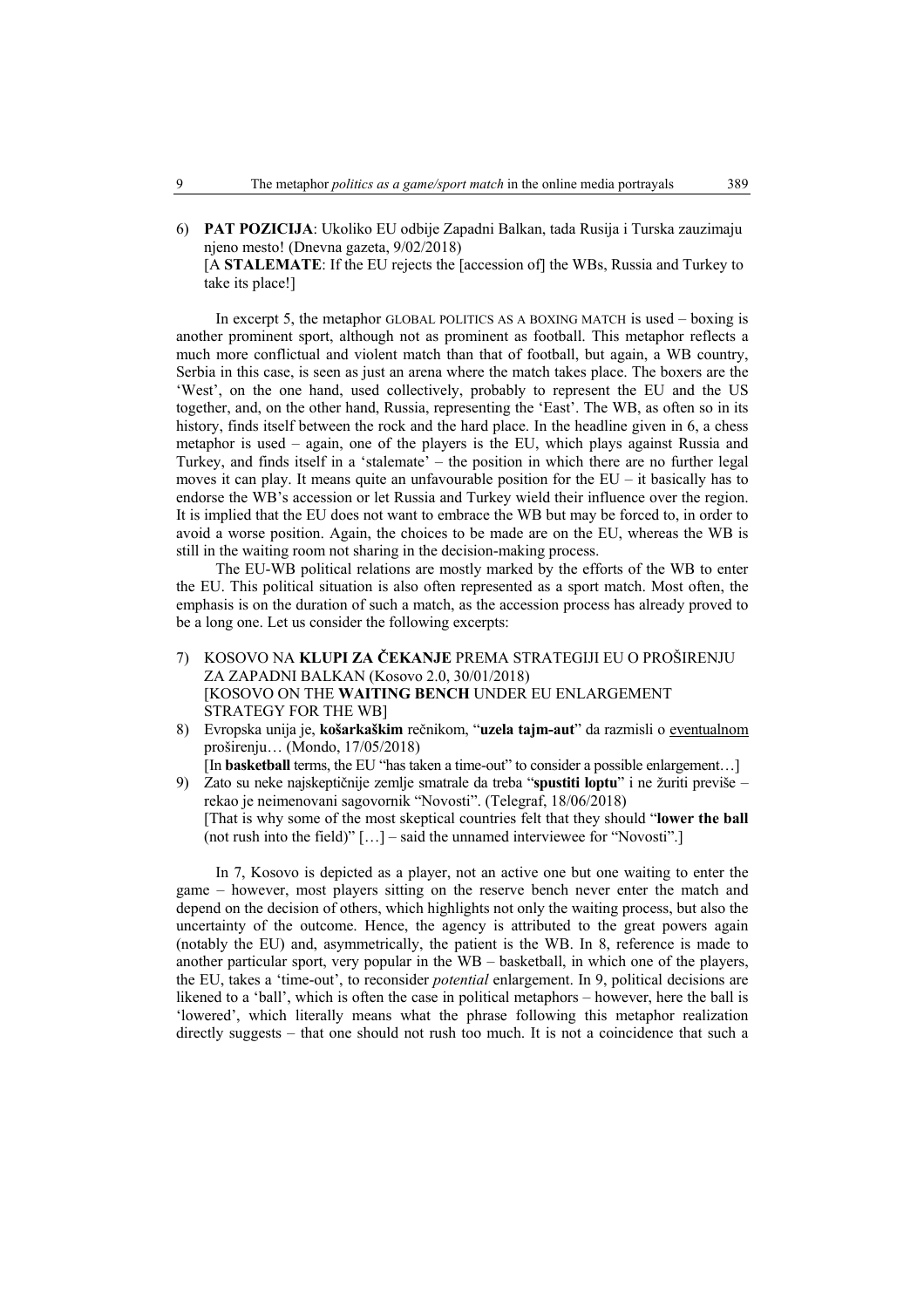statement was made by an unnamed source, bearing in mind that such, not so optimistic messages are not particularly welcome. Decision-making is, thus, presented as a match over which the WB countries have no control.

The sport match in which the goal is to enter the EU might prove not only a long one, but also a never-ending one. Let us consider the excerpt 10 below:

10) **Utakmica** za EU bez rokova

Specijalni predstavnik EU i šef delegacije u BiH Lars-Gunnar Wigemark, komentaršišući Strategiju, u Sarajevu je naglasio kako je **utakmica** otvorena i bez konkretnih rokova, uz objašnjenje da su bitni rezultati a ne kalendarski termini. (Slobodna Evropa, 6/02/2018)

[The **match** for the EU without deadlines

Commenting on the Strategy, the EU Special Representative and Head of Delegation to B&H, Lars-Gunnar Wigemark, stressed in Sarajevo that the **match** was open and without specific deadlines, explaining that results are what matters, not calendar dates.]

In 10, the match 'for the EU' is depicted as 'open' and 'without deadlines', implying that the end of the match is practically nowhere in sight. However, the players are the WB's countries, gaining this time an active role, but subject to restrictions and conditions – they are to produce 'results'.

Another feature that makes the 'match' unusual is that the 'rules of the game' may change at any point of the match, making it hard to win and being unfair to the players involved:

- 11) Popa je rekla, kada je reč o pristupanju Zapadnog Balkana EU, da se često govori o promeni **"pravila igre**" u tom procesu…" (Politika, 17/05/2019) [Popa says that, as regards the accession of the WB to the EU, there is often talk of changing the "**rules of the game**" in the process....]
- 12) Lajčak je podsetio da je evropska integracija politika EU, koja znači da one zemlje koje žele da pristupe moraju da **igraju po njenim pravilima**, ali i da to znači da i Unija mora da poštuje ista **pravila**. (B92, 9/06/2019) [Lajčák reminds that European integration is an EU policy, which means that those countries that want to accede must **play by its rules**, but also that the Union, too, must adhere to the same **rules**.]

The excerpts 11 and 12 speak of the changing game rules and the EU's not abiding by the rules it prescribes. One might say that this match is not entirely fair, which is in line with the previous findings of the asymmetry of the roles of the two players, where one is active and in total control over everything, the rules included. Furthermore, this game or a match is also very often marked by foul play and technical errors:

13) Demokratska stranka saopštila je da je Evropska komisija u izveštaju nabrojala **greške u koracima**... (RTS, 16/11/2018)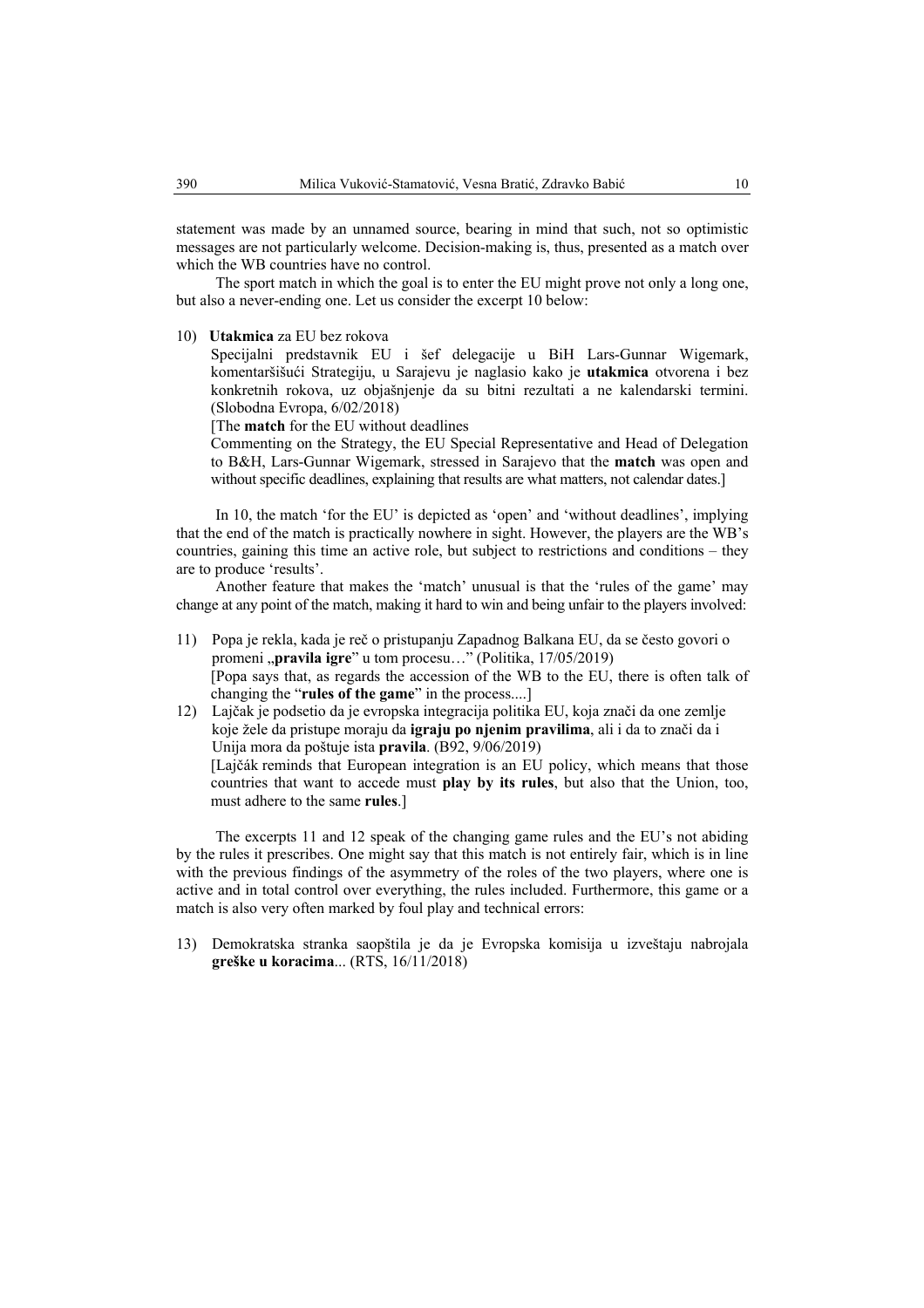[The Democratic Party said that the EU Commission report listed **step fouls<sup>4</sup>** ... (RTS, 16/11/2018)]

- 14) Izveštaj Evropske komisije o Srbiji: **Žuti karton**, a nije ni poluvreme (European Western Balkans, 31/05/2019) [European Commission Report on Serbia: A **yellow card** shown before the end of half-time)
- 15) Proces pristupanja nije egzaktna nauka, on ostaje politički proces i mogu da zamislim da se '**crveni karton**' izvuče u svakom trenutku, ukoliko zemlja članica oceni da napredak u nekom polju nije dovoljan ili nije održiv – kaže briselska analitičarka. (Balkan uživo, 25/02/2018)

[The accession process is no exact science, it remains a political process, and I can imagine a '**red card**' being shown at any point if a Member State considers that [a candidate country's] progress in a given field is insufficient or not sustainable, says the Brussels analyst.]

A technical error of an illegal movement in basketball called 'steps' (13) and especially serious foul play awarded with yellow (14) and red cards (15) in football, are called by the referees – in this case, the EU. The WB countries are perceived as being active players, but still subordinate to the [EU] referees, who can punish them at any moment, as the Brussels analyst suggests (15). Another mistake which WB countries are at risk of making is finding themselves in an 'offside' position, which is, again, used within the metaphor POLITICS AS A FOOTBALL MATCH.

#### 16) Balkanski **živi zid**

Mesto u **živom zidu** pred **golom** Unije, koje nam se nudi, svakako nije zahvalna pozicija. Sličnosti sa ovom današnjom pozicijom možemo naći u mnogim periodima tokom istorije Srbije i drugih balkanskih naroda. Druga opcija mogla bi da znači, opet **fudbalski** rečeno, da budemo u nedozvoljenoj poziciji, usamljeni u **dubokom ofsajdu**. Ono što je najvažnije jeste da, baš kao što **igrači** u **fudbalskom živom zidu**  oberučke štite svoje "vitalne organe i funkcije", tako i mi pokušamo da kroz pregovore sačuvamo svoje vitalne interese u trenutku kada nas pozovu da zauzmemo mesto u novom balkanskom graničnom zidu Unije. (Srpska ekonomija, Oct.2018) [Balkan **free-kick wall**

A place in a **free-kick wall** before the Union **goal** that is offered to us is certainly not an enviable position. We can find analogies to this present position in many periods throughout the history of Serbia and other Balkan nations. Another option could mean, again in terms of football, being in an illicit position, alone in a **deep offside**. Most importantly, just as **players** in a **football free-kick wall** do whatever they can to safeguard their "vital organs and functions", so we try to preserve our vital interests through negotiations when they invite us to take a place in the new Balkan Union border wall.]

In (16), Serbia is offered a passive, defence position of being a 'free-kick wall' before the 'goal' of the EU. Players in the wall can be injured and have to protect their 'vital' organs. The alternative is being left completely alone in a 'deep offside', a position

 $\frac{1}{4}$ <sup>4</sup> A violation of the rules in basketball which occurs when a player runs with the ball without dribbling it.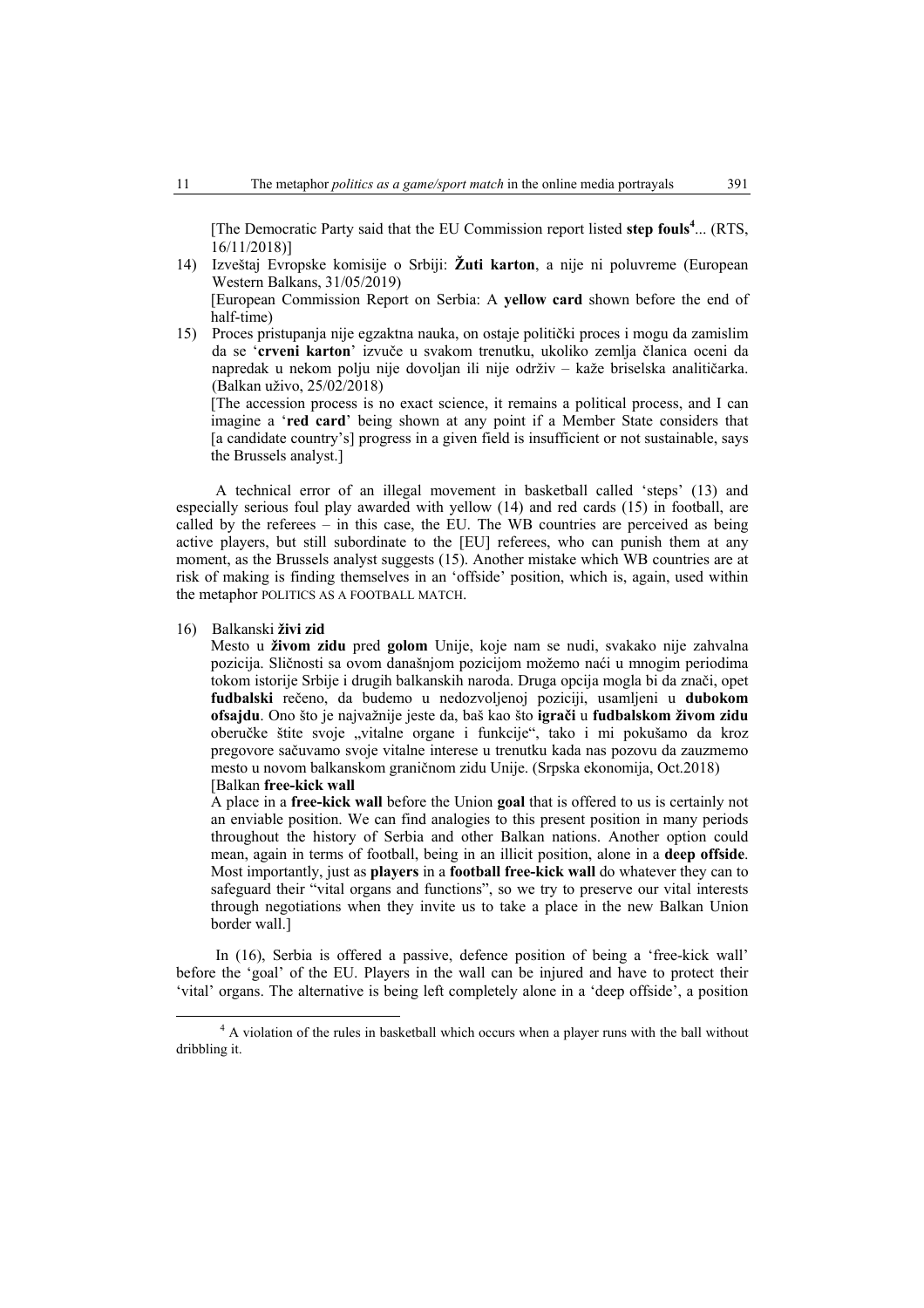which cannot produce any valid results. This extended metaphor comes from the context of the immigration coming from the Middle East, where the WB is a transit area – the immigrants are likened to a fast-coming 'ball' which threatens their 'goal' and which they need to be protected from.

The options before WB countries are these: having no choice at all and staying completely passive as either playing fields or players waiting to enter the game, being presented with two very restrictive options, or trying to play the long or never-ending game, under changing rules and with the referees free to call foul play and errors all too often. Game and sport metaphors by default evoke images of fair play and competition where one side wins on self-deserved merit, but this is not so when they are used to depict the current EU-WB relations.

In another group of metaphors, the EU's and the WB's politicians present the integration process as successful. Instead of conceptualizing it as a one-sided match between the WB and the EU, they present it as a competition between the WB countries themselves, in which some players appear to be winning and getting nearer to the tournament prize – the EU membership:

17) Godišnji izveštaj Evropske komisije: Srbija "regionalni **šampion**" u ekonomiji Srbija je postigla "određen napredak" u velikom broju oblasti, a najviše u ekonomskom delu gde je "šampion u regionu", navodi se u saopštenju Vlade Srbije o Godišnjem izveštaju Evropske komisije o procesu pristupanja Srbije Evropskoj uniji. (Ekonomske vesti, 17/04/2018)

[European Commission Annual Report: Serbia – a "regional **champion**" in the field of economy

Serbia has made "some progress" in a number of areas, most notably in the area of economy where it is the "**champion** in the region", according to the statement by the Serbian government on the European Commission's Annual Report on Serbia's EU accession process.]

18) Neko bi rekao da ova vijest i nije toliko loša i nepovoljna pošto je Crna Gora nekakav "regionalni **šampion** evropskih integracija, visine plata." (Dan, 7/05/2018) [Some would say that this news is not that bad and unfavourable as Montenegro is a kind of a "regional **champion** of European integration in terms of wage levels".]

In 17 and 18, both Serbia and Montenegro are presented as the 'regional champions'; these are actually quotes from the report of the European Commission (17) and from a former president of the European Council, Van Rompuy (18). Being better than other candidates does not mean anything in terms of the prospective membership, but this spin on the situation allows for presenting certain developments as successes. The competition frame invokes rewards, achievement, redemption, a sense of loyalty, and people can fundamentally relate to any such scenario and show a desire to participate. In this strand of metaphors, the winners are foregrounded, whereas the losers of the tournament are not mentioned and are kept backgrounded. The EU is the judge who decides the winners, again taking a moral high ground and assuming an active agency as in the previous strand of metaphors; however, it does not seem to be awarding any concrete prizes – being a 'champion' does not mean joining the EU, praise is all the WB candidates may receive; also, being a 'champion' itself is relativised as, paradoxically enough, there seems to be more than one champion in a tournament with only a few players.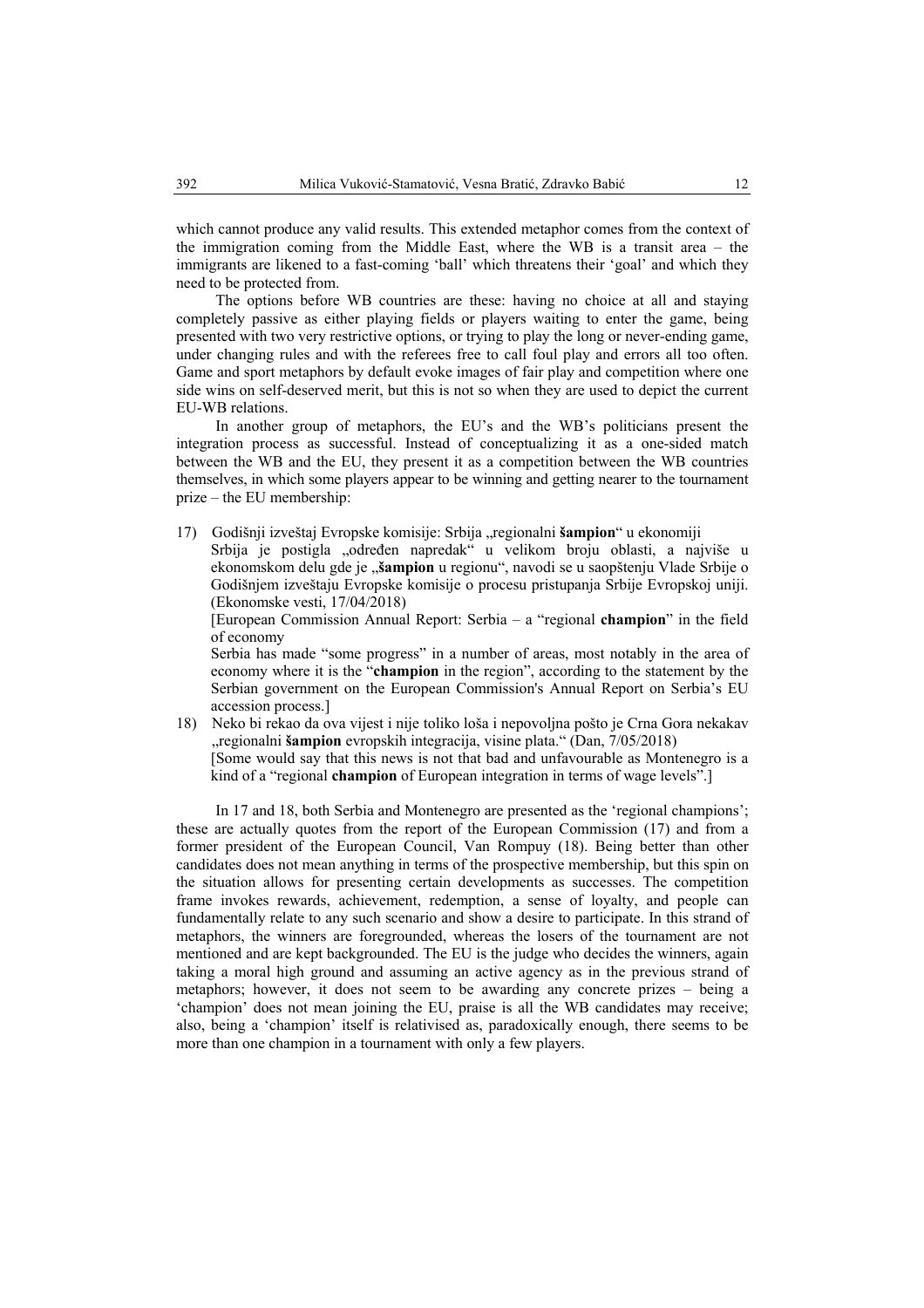Even if accession does take place one day, the WB might only make its 'second league/division':

## 19) *Druga liga* na samitu Unije

…Uspostavljanjem uslovnog članstva, EU praktično uvodi u svoj sistem takozvanu *drugu ligu* EU. EU u perspektivi može da razvije ovaj sistem i na taj način da neka od postojećih članica ispadne iz prve lige i bude u statusu koje imaju zemlje ZB – dakle, s manje obaveza, ali i manje privilegija. (Alo, 4/01/2018) [*Second League* at Union Summit

…By establishing a conditional membership, the EU is practically introducing into its system the so-called *second league* of the EU. The EU can further develop this system in the future so that some of the existing members drop out of the first league

and be demoted to the status of WB countries – with fewer obligations but also fewer privileges.] The sport metaphor involving the 'second league', lower in status and position than that of the 'premier league' is reminiscent of the journey metaphor of 'multi-speed' Europe;

both are used to reflect a controversial idea of different levels of integration amongst the EU members – it is controversial as it might be seen to be undermining the core principles of unity and equality on which the EU was founded, and promoting segregation and inequality instead. The WB countries, depicted as clearly the worse teams, would thus be kept segregated, fighting for the position of the second league champion, which might hope for being promoted to the premier league some time in the future. In addition, as suggested in 19, some EU members from the bottom of the premier league would also risk relegation to the second league.

An overview of the instantiations and metaphors identifies is given in Table 1 below.

#### *Table 1*

Instantiations of the METAPHOR POLITICS AS A GAME/SPORT MATCH in the corpus

| Metaphor                       | <b>Instantiations</b>                                                                                                                                                                                                                                                                                                                                                                                                                                                                                                                                                                                                                                                                                                 | <b>Frequency</b> |
|--------------------------------|-----------------------------------------------------------------------------------------------------------------------------------------------------------------------------------------------------------------------------------------------------------------------------------------------------------------------------------------------------------------------------------------------------------------------------------------------------------------------------------------------------------------------------------------------------------------------------------------------------------------------------------------------------------------------------------------------------------------------|------------------|
| POLITICS AS A GAME/SPORT MATCH | Igrač $(37)$ , utakmica $(10)$ , pravila igre $(8)$ , lopta $(8)$ ,<br>ritam (ubrzati, nametnuti) (7), igrati (se) (6), šampion (5), takmac<br>(5), tempo (4), finalni (3), kontranapad (3), igra (2), diskvalifikovati<br>(2), autsajder (2), nadoknaditi zaostatak (2), turneja (2), finale (1),<br>igralište (1), kvalifikacije (1), druga liga (1), trening (1), trenerska<br>ruka (1), osveženje (1), zicer (1), pobedivati (1)<br>[player, match, game rules, ball, rhythm (accelerate, impose), play,<br>champion, competitor, pace, final, counterattack, play, disqualify,<br>outsider, catch up, tour, finals, court, qualification, second league,<br>training, coach's hand, refreshment, sure shot, win] | 115              |
|                                | <b>FOOTBALL</b> : žuti karton (4), crveni karton (4), domaći teren (3),<br>živi zid (3), autogol (3), mreža/braniti mrežu (2), finalni meč (2),<br>(prvo) poluvreme (2), parovi u mečevima (1), nedozvoljena<br>pozicija (1), napad (1), ofanziva (1), odbrana (1), šutirati (1), gol<br>$(1)$ , teren $(1)$ , utrčati na teren $(1)$ , krilo $(1)$<br>[yellow card, red card, home court, free-kick wall, own goal,<br>net/defend net, final match, (first) half-time, pairs in matches,<br>offside position, attack, offensive, defence, kick, goal, pitch, run                                                                                                                                                     | 33               |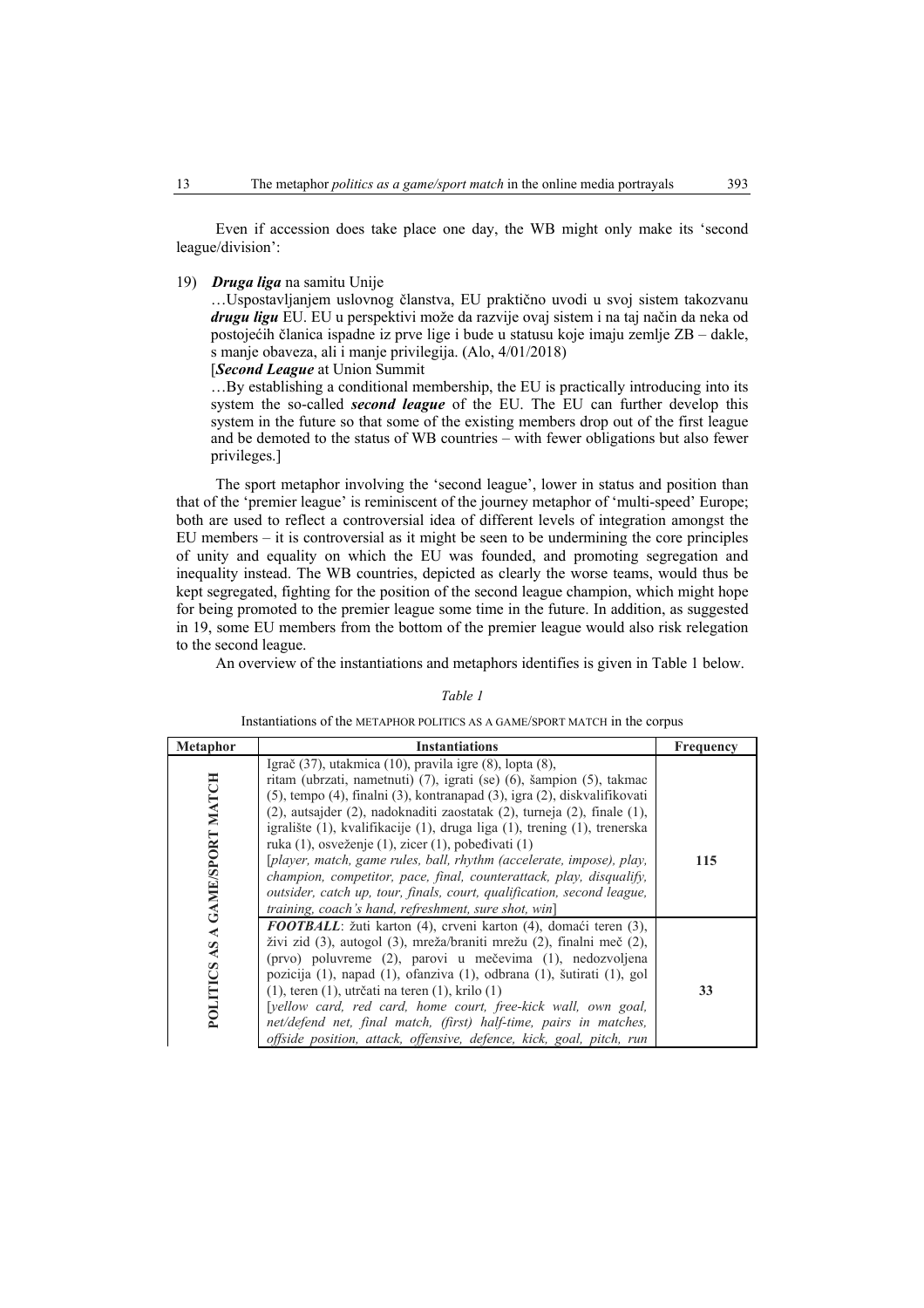| <i>into the pitch, wing</i>                                                                                                                                                  |     |
|------------------------------------------------------------------------------------------------------------------------------------------------------------------------------|-----|
| <b>BOXING</b> : izboksovati (6), nokaut (2), nokdaun (1), tuča u ringu<br>$(1)$ , bez rukavica $(1)$<br>[fight out, knockout, knockdown, fight in the ring, with gloves off] | 11  |
| <b>CHESS</b> : stalemate position (8)                                                                                                                                        | 8   |
| <b>BASKETBALL</b> : tajmaut (4), greška u koracima (2), dvokorak (1),<br>[timeout, travelling/step (violation), two-step]                                                    |     |
| <b>TENNIS:</b> brejk (1), smeč (1) [ <i>break, smash</i> ]                                                                                                                   |     |
| <b>GAME OF CARDS</b> : adut (1), talon (1) [trump card, talon]                                                                                                               |     |
| <b>WATER POLO:</b> Usidravanje (1) [anchoring]                                                                                                                               |     |
| <b>Total frequency</b>                                                                                                                                                       | 179 |

When sports are used as SDs, football metaphors prevail, followed by those of chess, boxing and basketball. Football and basketball are perhaps the favourite sports in the Balkans, which explains the frequency of their instantiations. On the other hand, chess is a game where it is important to employ strategy, tactics, make smart moves, including a sacrifice of some pieces to win in the long run. Compared to other sports, it is much more complex, involving many pieces which one player controls, which is more reflective of the complexity of real life and the chain of command as regards political principles. Chess players are seen as very smart people and perhaps it is to the advantage of politicians to equate themselves with such players in certain contexts. Additionally, it is an ancient game, and its use in political discourse precedes the appearance of many modern sports, which secures it some inherited space in political rhetoric. Boxing, on the other hand, as suggested earlier, involves much more violence and direct physical conflict than other popular sports and it is, thus, frequently chosen to depict politics in case of highly conflictual situations, especially bearing in mind that some political situations may result in direct physical confrontation.

#### **6. DISCUSSION AND CONCLUSION**

In the corpus, the EU is portrayed either as the winning, dominant player in a game/sport match, or as a referee, occupying a moral high ground and being in total control of the game. The only exception to this general conceptualisation of the EU is its presentation in the context of global political players fighting on the WB as a playing field, where its power and position are much more limited. On the other hand, the WB is invariably passively depicted as either an underdog or as a playing field. The roles of these two actors are therefore asymmetrical, whereby active agency is attributed to the EU and the role of the WB is marginalised.

The EU integration processes are presented as a game/sport played between the EU and the WB as a one-sided match, or between the WB countries themselves. The latter is a manipulative portrayal of a process that in itself is no competition at all and in which victory is meaningless, but allows politicians to manipulatively present the otherwise grim integration prospects as to some extent attainable.

In line with Howe's arguments (1988), game and sport metaphors, which invoke the idea of rules, order, and outcomes based on merit, were used to conceptualise perhaps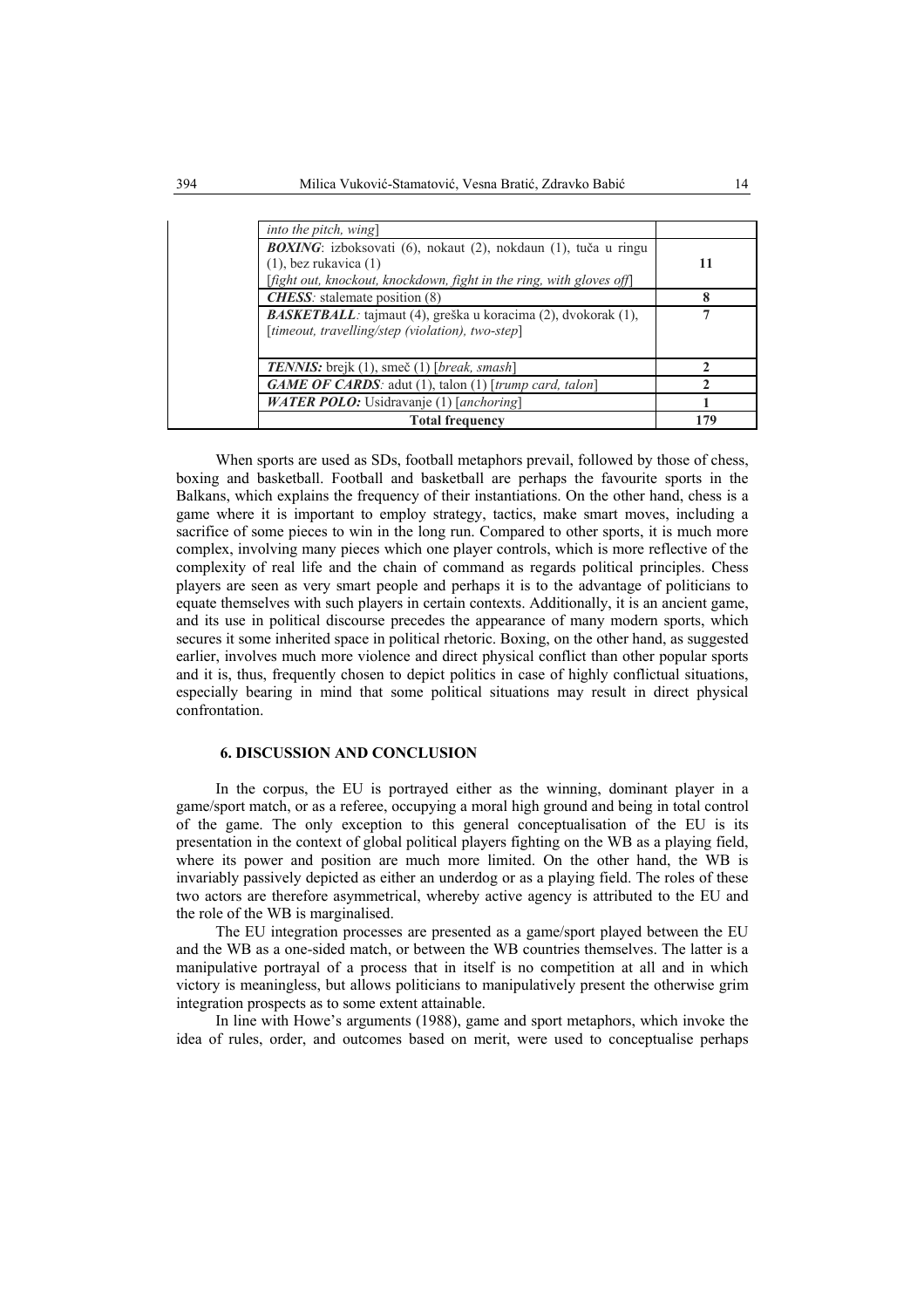chaotic and unforeseeable processes which are far from being governed by strict rules. The results also corroborate the findings from the literature that the most popular sports in a country would inspire most political metaphors (Howe 1988; Yu, 1998; Radić-Bojanić and Silaški, 2008; Helin-Garcia, 2014), with *football, boxing, chess* and *basketball* metaphors coming to most prominence in our context.

We might argue that this sort of a *gamification of politics*, presenting political affairs as games or sports, could drive up readers' engagement, perhaps inspire loyalty to one player or team, and motivate them to read texts containing such metaphors. Therein lies the power of game/sport metaphors, but also the danger – a complex political situation tends to be oversimplified. Games and sport matches rely on a binary system which leaves little room for middle ground. In addition, the metaphors reflect the subjugated position of the WB, which is, indeed, a political fact, but it can also be argued that some of the readers of such media texts, when exposed to the overly marginalising portrayals of a country or region, might uncritically accept and subsequently entrench them, and then reproduce and perpetuate them in their own discourse.

#### **REFERENCES**

- Bjelić, D., O. Savić (eds), 2002, *Balkan as metaphor: between globalisation and fragmentation*, Cambridge (MA), MIT Press.
- Callies, M., 2009, "Within-culture variation in English sports metaphors: a window to history, culture, and national identity?", Paper presented at the conference: *Bi-directional Perspectives in the Cognitive Sciences*, Marburg, Feb. 26–28.

Charteris-Black, J., 2004, *Corpus approaches to critical metaphor analysis*, New York, Palgrave Macmillan.

Charteris-Black, J., 2006, "Britain as a container: immigration metaphors in the 2005 election campaign", *Discourse & Society*, 17, 6, 563–582.

- Charteris-Black, J., 2011, *Politicians and rhetoric: the persuasive power of metaphor*, London, Palgrave Macmillan UK.
- Drulák, P., L. Königová, 2007, "Figuring out Europe: EU metaphors in the minds of Czech civil servants", *Perspectives*, 15, 1, 5–23.
- Gatti, L., T. Catalano, 2015, "The business of learning to teach: a critical metaphor analysis of one teacher's journey", *Teaching and Teacher Education*, 45, 149–160.

Goldsworthy, V., 2002, "Invention and in(ter)vention: the rhetoric of balkanisation", in: D. Bjelić, O. Savić, (eds), *Balkan as metaphor: between globalisation and fragmentation*. Cambridge (MA), MIT Press, 25–38.

- Hart, C., 2008, "Critical discourse analysis and metaphor: toward a theoretical framework", *Critical Discourse Studies*, 5, 2, 91–106.
- Hellín-García, M. H., 2014, "Politics at play: game metaphors in Spanish political discourse", *Hipertexto*, 19, 132–151.
- Horolets, A., 2003, "Conceptualising Europe through metaphors: a way to identity formation?", *Polish Sociological Review*, 141, 115–129.
- Howe, N., 1988, "Metaphor in contemporary American political discourse", *Metaphor and Symbolic Activity*, 3, 2, 87–104.
- Kimmel, M., 2009, "Metaphors of the EU constitutional debate ways of charting discourse coherence in a complex metaphor field", *Metaphorik. de*, 17, 49–100.
- Kovecses, Z., 2010, *Metaphor: a practical introduction*, Oxford, Oxford University Press.
- Lakoff, G., M. Johnson, 1980, *Metaphors we live by*, Chicago, University of Chicago.
- Musolff, A., 2004, *Metaphor and political discourse: analogical reasoning in debates about Europe*, Basingstoke, Palgrave Macmillan.